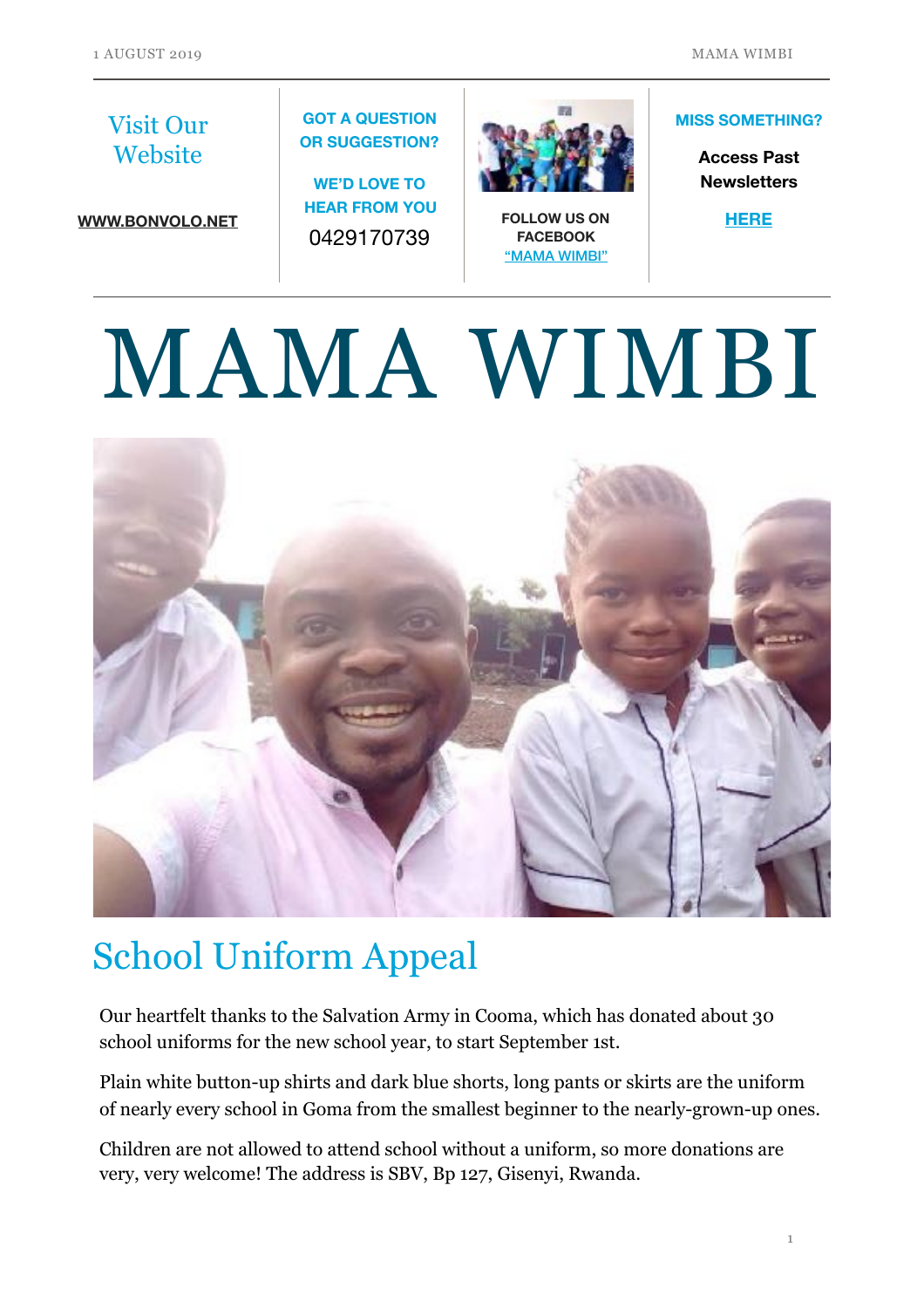

## School-in-a-Bag

This is the wonderful Luke Simon, founder and CEO of **School-in-a-Bag**, with his team in England.

School-in-a-Bag provides bags of school supplies to needy children all over the world. SIAB prefers to buy items locally, to reduce the carbon footprint and stimulate local economies. Luke was surprised at how expensive school supplies are in Goma, but that is just one of the realities that makes everything harder there. All bulk goods come by sea, and we are as far from the sea as one can be in Africa. We can buy things in Uganda, but we still have to pay to transport them to Congo, and pay import duties. C'est la vie!

There is a standard list of contents but it can be varied for local needs. We decided to skip the usual lunch box and water bottle, in favour of more exercise books. For one thing, our kids need them less; the temperature is usually 21 degrees (on the equator but at altitude) and often misty.

Also, armed militia dissuade about 2 million people from living far from the centre of a town equipped for 100,000. Inputs for industry are so expensive that selling education is a very attractive option. Since the government stopped paying teachers there is no free, or cheaper, alternative than what they can all provide. The up-side of all this is that our children don't have far to walk!

The downside is that, in the absence of computers, books and printed or concrete teaching materials, a child who has run out of paper to take dictation, or copy from the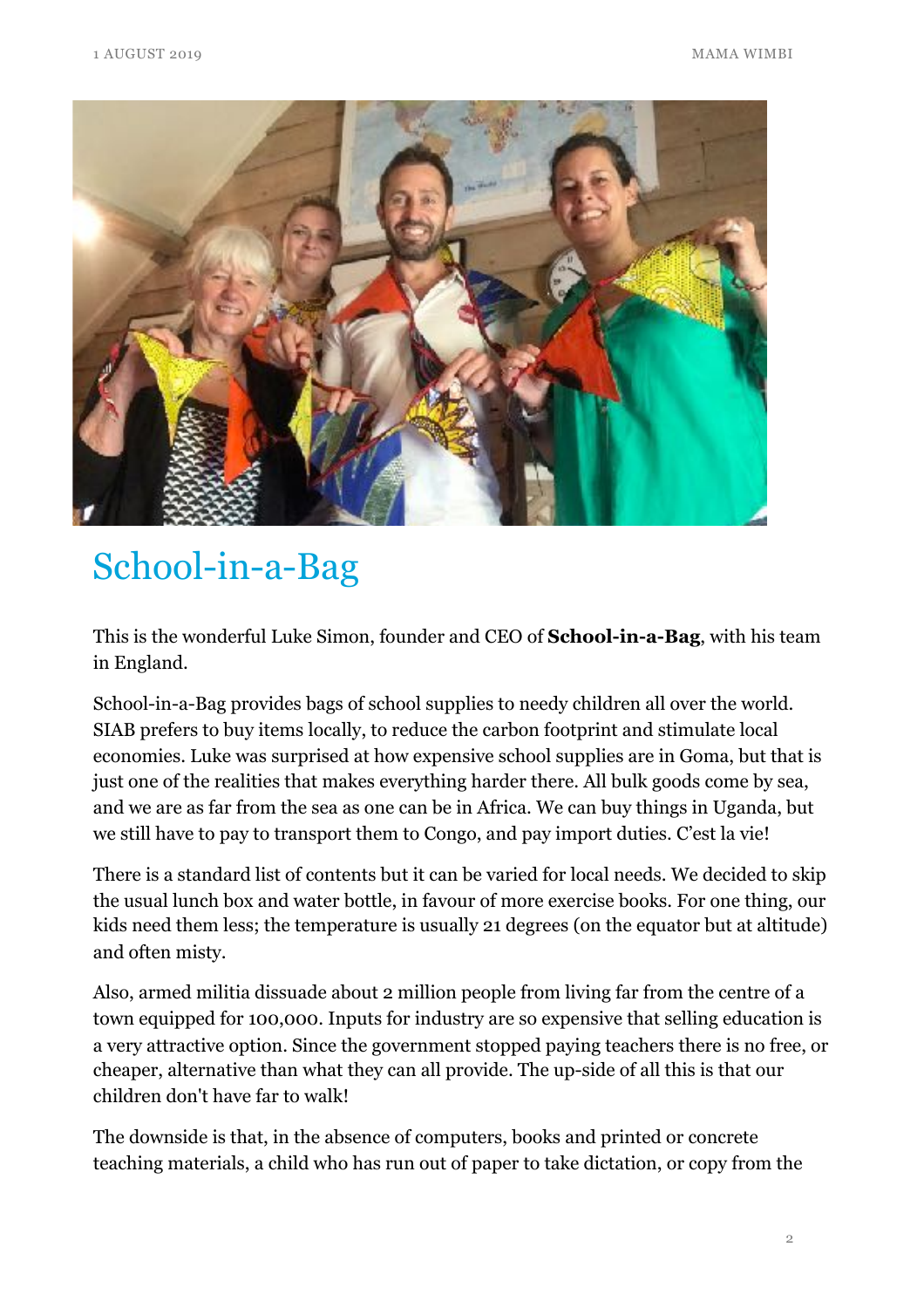board, can scarcely participate at all. So, we are getting more exercise books. Thank you, Luke!



Mama Wimbi Buntings at SIAB Headquarters :-)

## Computers For Congo and The New Venture

The Mama Wimbi team has used up its fabric supply and is now gearing up for a new challenge - making schoolbags.

By this time next year, we hope to be able to supply good quality bags both to School-ina-Bag and to local schools, who will be able to add a dollar to the price of each one and still sell them on to parents for a dollar cheaper than they are currently available.

**Tarps for Africa** has offered us a charity discount on a suitable fabric in red and blue.

The team is currently practicing making [this bag](https://www.youtube.com/watch?v=ollUnTpRWmg) in order to develop skill and confidence to make the SIAB reliably, once they have a pattern or an example of a SIAB to copy.

We asked Tom Cecil of **Computers for Congo** for a computer that the team could access anytime to gain access to instructional videos to expand their repertoire of sewing skills. Tom said, "I would absolutely like to do what I can to go out of my way and help your sewing centre". What a lovely bloke he is :-)

It will be a new experience for the women on the sewing team to have access to a computer and Alphonse and Jacques will be ready to help them use Pinterest and YouTube to start getting comfortable with the technology.

3 Soon we will start looking for help to get a couple more heavy-duty sewing machines to deal with the thick parts of the design. Perhaps the Rotary's **Sew-Aid** will be the answer!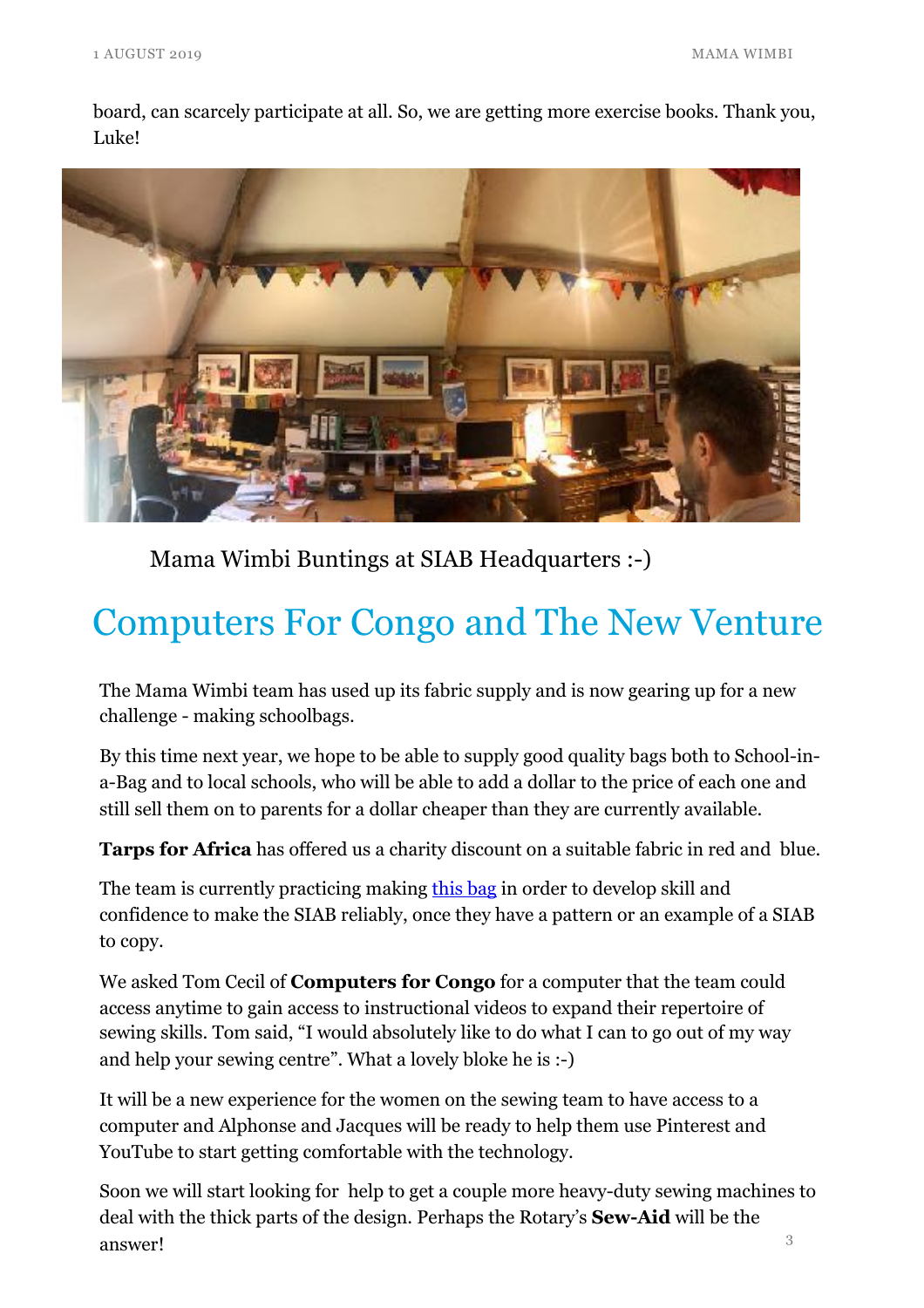# Elonera Correspondence Project

Amy Vos's class of 9-12 year old kids at **Elonera Montessori School** in Wollongong are delighted with their letters from Congo! Thanks to Eric and Amy for their

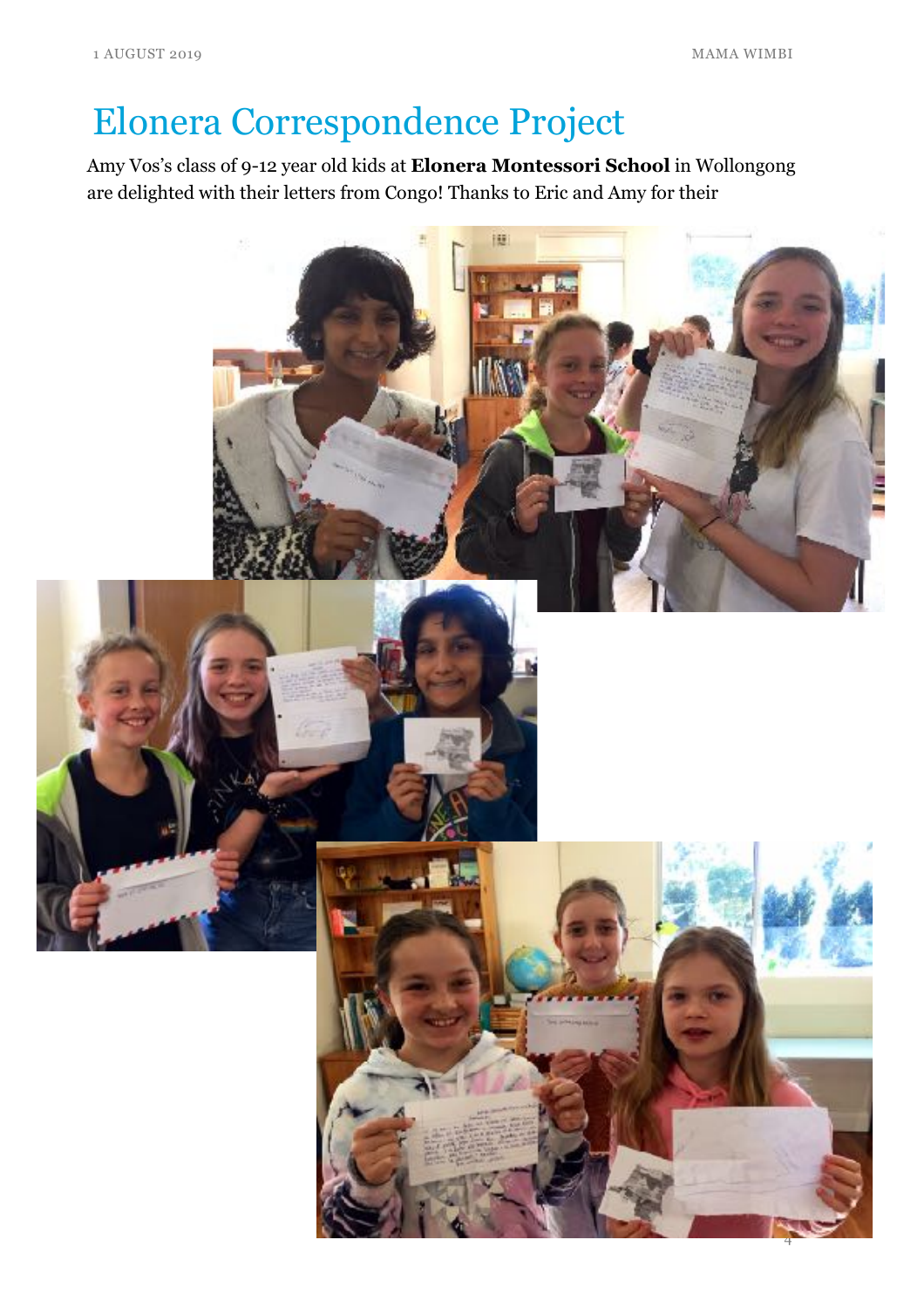

#### Eric's Computer has arrived Safe and Sound



It took a while but the postal system eventually delivered Eric's laptop with engineering software, kindly donated by Geoff and Derek at **Go Engineering** in Cooma, NSW.

The **Cooma Presbyterian Church** helped with the postage costs and now Eric is equipped for the new university year.

Eric can study only due to Geoff's sponsorship. His younger brothers and sisters are also good students and stay in school with Penny's help.